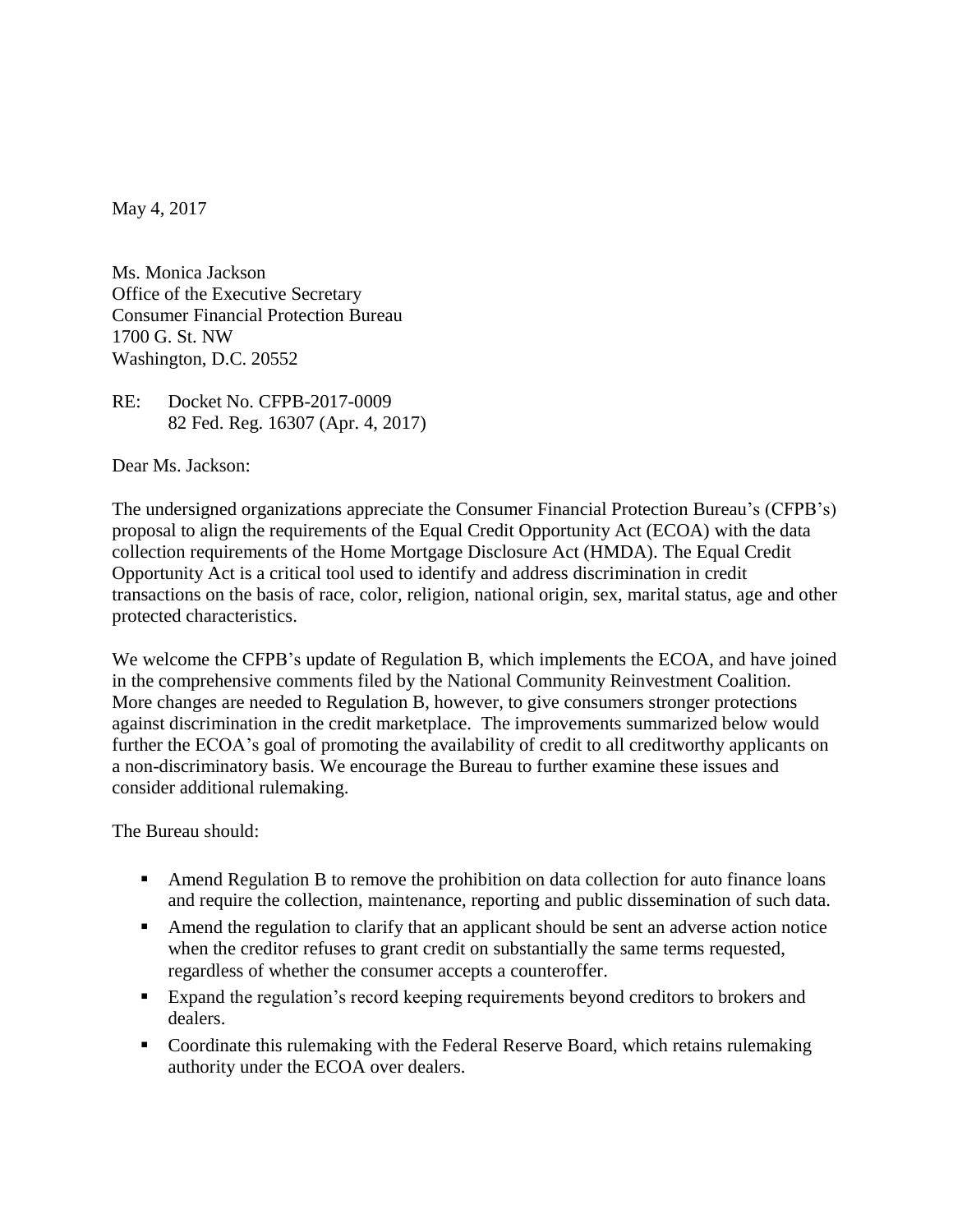$\overline{a}$ 

## **A. Regulation B should be amended to address auto lending discrimination and allow for the collection and dissemination of protected-class data for auto finance transactions.**

Financing the purchase of an automobile increasingly consumes a significant portion of the average American's financial resources. Auto loans are the third largest source of outstanding household debt, behind mortgages and nearly on par with student loans. In the sheer number of loans made, however, auto lending outstrips the other sources of household debt. In 2014, for example, there were almost three times as many families financing the purchase of an automobile as borrowers taking out student loans, and more than three times the number of auto finance originations as mortgage originations.<sup>1</sup> As Americans take out more auto loans, and finance a greater portion of the vehicle's cost through loans, they are vulnerable to abusive and deceptive marketplace practices, including discrimination.

About 80 percent of consumers obtain financing for the vehicle's purchase at a dealership.<sup>2</sup> Dealers typically engage a bank or finance company as the ultimate creditor on the transaction. In that interaction the creditor usually allows the dealer the discretion to mark up the interest rate, and keep much of the markup as profit. As a result, consumers with the same credit risk can pay dramatically different interest rates.

Several nationwide cases brought by NCLC and co-counsel against automobile financers exposed the discriminatory and abusive practice of dealers' markup of interest rates.<sup>3</sup> These discretionary markup cases, settled between 2003 and 2007, exposed a stark disparity in interest rate markups between African-American and white consumers. Data from race-coded loans analyzed by Professor Ian Ayers of Yale Law School demonstrated the disparate impact on African-Americans of larger and more frequent interest rate markups when compared to white consumers of equal creditworthiness.<sup>4</sup> Dealers were twice as likely to add a markup to the loans of African-Americans than to loans taken out by comparable white borrowers. When African-American and comparable white borrowers both were marked up, African-American borrowers paid significantly more. For example, in Wisconsin, black Ford buyers paid an average \$1,041 markup, while white buyers paid \$156. In Alabama, black GMAC buyers paid markups that averaged \$836, but markups for white buyers averaged only \$276.<sup>5</sup>

The CFPB and the Department of Justice have challenged auto financers' policy of giving dealers discretion to mark up the interest rate as discriminatory against borrowers of color. In

<sup>1</sup> National Consumer Law Center, *New Ways to Understand the Impact of Auto Finance on Low-Income Families*, May 2016.

<sup>2</sup> Raj Date and Brian Reed, *AUTO RACE TO THE BOTTOM: Free Markets and Consumer Protection in Auto Finance*, Cambridge Winter, November 16, 2009.

 $3$  For more information see: http://www.nclc.org/action\_agenda/cocounseling/examples\_litigation.shtml#auto. 4 *See, e.g.*, Ian Ayers, Expert Report, June 2004, available at:

http://www.consumerlaw.org/issues/cocounseling/content/AHFCIanAyresReportExhibits.pdf. *See also* Cohen, Mark A. *Imperfect Competition in Auto Lending: Subjective Markups, Racial Disparity, and Class Action Litigation*, Available at http://ssrn.com/abstract=951827.

<sup>5</sup> *See Racial Disparities in Auto Loan Markups, State by State Data*, June 2015, available at http://www.nclc.org/images/pdf/car\_sales/ib-auto-dealers-racial\_disparites.pdf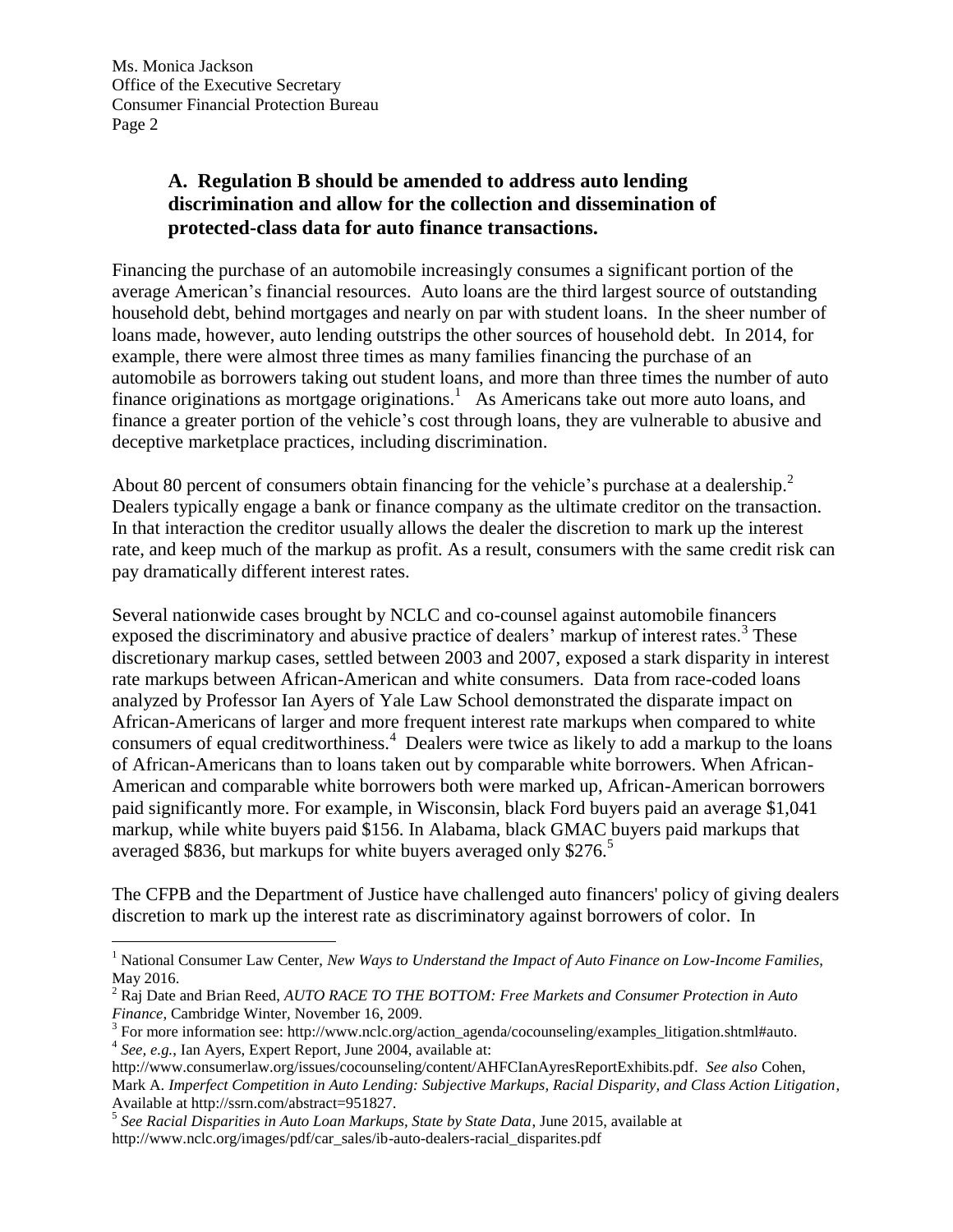enforcement actions against Ally Bank, American Honda Finance Co. and Fifth Third Bank, the agencies found that borrowers of color paid higher interest rates than white borrowers with similar creditworthiness. The CFPB has called on auto financers to eliminate dealer discretion to mark up rates, and to develop a different mechanism—one that does not result in discrimination—to compensate dealers for arranging auto credit.<sup>6</sup>

Though the CFPB has acknowledged that auto financers are liable under the ECOA for discrimination, and has taken aggressive enforcement action, the Bureau has yet to mandate the data collection necessary to uncover and rectify this problem. 7 Indeed, Regulation B prohibits lenders from asking about or documenting a consumer's race or ethnicity, except with respect to mortgage lending.<sup>8</sup> Though creditors, on their own, may collect such information as a self-test, it is unclear if creditors routinely avail themselves of this provision of the Act.<sup>9</sup> Thus, auto financing lacks the transparency and scrutiny provided to mortgage lending even though it is a more common financial transaction.

The success of HMDA in uncovering discriminatory lending patterns and shedding light on general trends in the housing market is undisputed. This publically available data source has been invaluable in demonstrating whether lenders are serving the housing needs of their communities, and it gives public officials information that helps them to make reasoned decisions and develop appropriate policies. The Bureau's efforts to shore up the collection of mortgage related data in Regulation B, and better align the regulations with the collection of HMDA data, is laudable. Moreover, the updates to both Regulation C and B reflect an incremental approach that takes into account all stakeholders. The proposed rule, however, represents a missed opportunity to use this incremental approach to expand the data collection requirements to another form of lending that the Bureau has acknowledged through its publications and enforcement actions is subject to predatory and discriminatory behavior.

A robust requirement to collect and publicly report protected-class data in auto finance transactions is needed to protect consumers in the auto lending marketplace. Greater scrutiny of auto lending practices is needed given the size and scope of the industry in the economy and the loans' increasing share of consumers' budgetary resources, especially that of low-income consumers. Indeed, auto finance is fraught with unique risks for the consumer as the decision maker – the person charged with setting the rate of the loan - sits across from the consumer and can readily make a quick decision based on immutable characteristics. The Bureau should remove the regulatory barriers which prohibit the collection of race and ethnicity data with respect to auto loans; require that creditors (whom the Bureau has acknowledged include indirect auto lenders) collect such information and report the data; and make such data sets available to the public.

 $\overline{a}$ 

<sup>&</sup>lt;sup>6</sup> CFPB Bulletin 2013-02 (March 21, 2013), available at http://files.consumerfinance.gov/f/201303\_cfpb\_march\_-Auto-Finance-Bulletin.pdf.

<sup>7</sup> *See* 12 C.F.R. §1002.5.

<sup>8</sup> *See* 12 C.F.R. §§ 1002.5, 1002.13.

<sup>9</sup> *See* 12 C.F.R. § 1002.5(b)(1).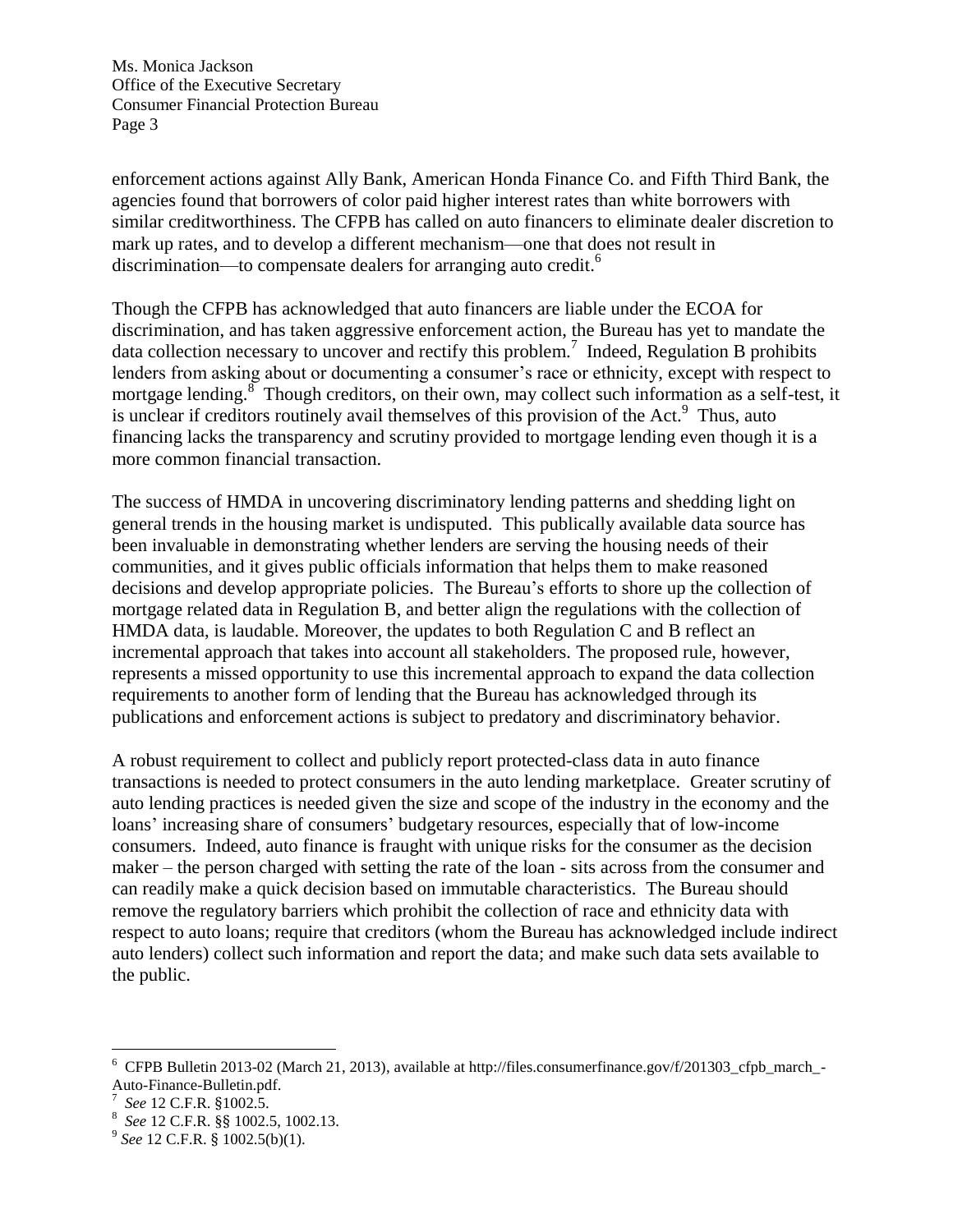$\overline{a}$ 

A narrow exception to the 12 C.F.R. §1002.5 collection standards to require the collection of auto financing data would serve the statute's broad remedial purpose and help ensure that creditworthy customers have access to credit. The data will be instrumental in identifying and rooting out discriminatory lending patterns and enforcing the ECOA and other antidiscrimination statutes.

At present, this data is essentially unobtainable. Much of it is proprietary. To the extent it is available at all, it is prohibitively expensive or requires extensive analysis. The plaintiffs in the discretionary markup cases obtained data on individual loans, and hired an expert witness to match the loans to drivers' license data in states that collected the driver's race. A dwindling number of states collect racial information, making this analysis difficult in the future. Although advocates observed disparities for Hispanics on a national level, Hispanic origin was not coded on enough loans to analyze state by state. Without adequate data, documenting disparate impact has required needlessly complicated and expensive methods, which are unavailable to many concerned stakeholders.

It is within the Bureau's authority to impose a requirement on auto lenders to collect the data. Section 1691b authorizes the Bureau to promulgate regulations to carry out the purpose of the Act, *i.e.,* to require that financial institutions and other firms that engage in the extension of credit make that credit equally available to all creditworthy customers. The current prohibition against asking about or documenting a consumer's race or ethnicity appears only in Regulation B, not in the statute. The Government Accountability Office has noted that the Federal Reserve Board adopted this prohibition in 1975 as a means of discouraging discrimination in lending, based on its belief that if lenders could not inquire about or note such information then they would be less likely to unlawfully consider it when making lending decisions.<sup>10</sup> This rationale has not proven prescient, and in fact has had the opposite effect in the auto marketplace. Discrimination is flourishing in the dark.

Moreover, the direct collection of race and ethnicity data would answer the Bureau's critics who question the use of proxy analysis in enforcement actions. Loan files used in past enforcement actions did not disclose the race of individual borrowers, so the Bureau and DOJ conducted statistical analyses based on consumers' last names and geographic location. This analysis, which was conducted on data from millions of auto finance transactions and found patterns and differences based on race, is appropriate. Requiring creditors to report the data directly, however, would facilitate the ability of all regulators to monitor and enforce compliance with fair lending laws on a timely basis, and would likely be less costly to the government. Although this requirement would impose some costs on creditors, some of those costs may be absorbed with other updates to technology and may be minimized by automation in the industry.

Requiring creditors to collect and publicly report data on protected characteristics for auto lending will address current data limitations that hamper consumers, stakeholder groups, researchers, and prudential regulators in their efforts to evaluate and redress discrimination.

<sup>&</sup>lt;sup>10</sup> Statement of Orice M. Williams, Director, Financial Markets and Community Investment, Testimony before the Subcommittee on Oversight and Investigations, Committee on Financial Services, House of Representatives (July 17, 2008).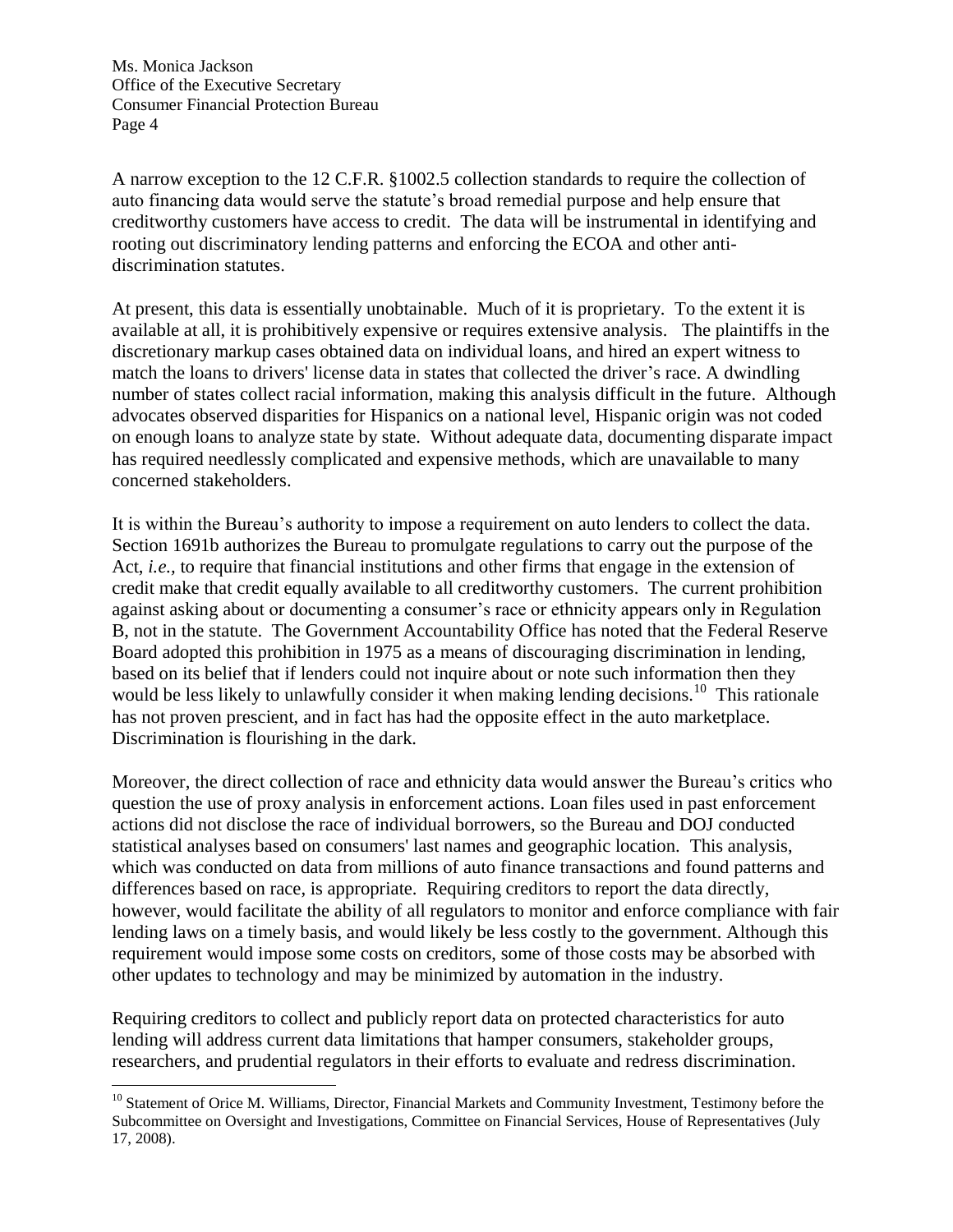Collecting this data at origination is vital as this is typically the point at which abuses occur, though consumers pay for these abusive practices over the life of the loan. Since an effective rule should impose data collection requirements not just on entities that offer auto financing who fall within the Bureau's jurisdiction, but also on auto dealers who are generally excluded from the Bureau's jurisdiction, $11$  the Bureau should coordinate this rulemaking with the Federal Reserve Board, which retains rulemaking authority under the ECOA over dealers.

## **B. Regulation B should be amended to provide protection for applicants who are offered less advantageous credit than that for which they applied, and applicants should receive a written adverse action notice regardless of whether they accept the creditor's counteroffer.**

The ECOA requires that a creditor who takes adverse action on an application for credit must give the applicant an adverse action notice.<sup>12</sup> This notice tells the consumer of the creditor's decision and must include either a statement of the reasons for the decision or a disclosure of the consumer's right to request such a statement, and it must be in writing.<sup>13</sup>

A written adverse action notice would be particularly helpful to consumers when the creditor rejects the consumer's application but makes a counteroffer of credit on less favorable terms. Without an adverse action notice pointing out that the credit offered is not on the terms that the consumer sought, many consumers will be unaware that the terms have changed, thereby facilitating bait-and-switch tactics by creditors.<sup>14</sup> However, in its current form Regulation B eliminates this potential benefit by defining "adverse action" in a manner that is inconsistent with its statutory definition.

Specifically, the ECOA defines "adverse action" as "a denial or revocation of credit, a change in the terms of an existing credit arrangement, or a refusal to grant credit in substantially the amount or on substantially the terms requested."<sup>15</sup> This definition would apply to a counteroffer where the loan the consumer is offered or receives at the loan's closing is substantially different and less advantageous than the loan requested. But Regulation B defines an adverse action as a "refusal to grant credit in substantially the amount or on substantially the terms requested in an application unless the creditor makes a counteroffer (to grant credit in a different amount or on other terms) *and* the applicant uses or expressly accepts the credit offered."<sup>16</sup>

This regulatory revision of the statute's definition is disadvantageous to consumers. Many borrowers who are presented with different loan terms or amounts at closing are not aware of the changes or are induced or coerced into accepting the "new" loan. The new loan may have a higher rate or other disadvantageous terms. The regulation does not provide for a written adverse action notice in this circumstance if the borrower accepts or uses the credit offered.

 $\overline{a}$ <sup>11</sup> 12 U.S.C. § 5519.

 $12$  15 U.S.C. § 1691(d).

<sup>13</sup> 15 U.S.C. § 1691(d)(2). *See also* 12 C.F.R. § 1002.9(a)(1)(iii), (2).

<sup>14</sup> *See, e.g.*, Newton v. United Companies Finance Corp., 24 F. Supp. 2d 444, 462 (E.D. Pa. 1998).

 $15$  15 U.S.C. § 1691(d)(6).

 $^{16}$  12 C.F.R. § 1002.2(c)(1)(i).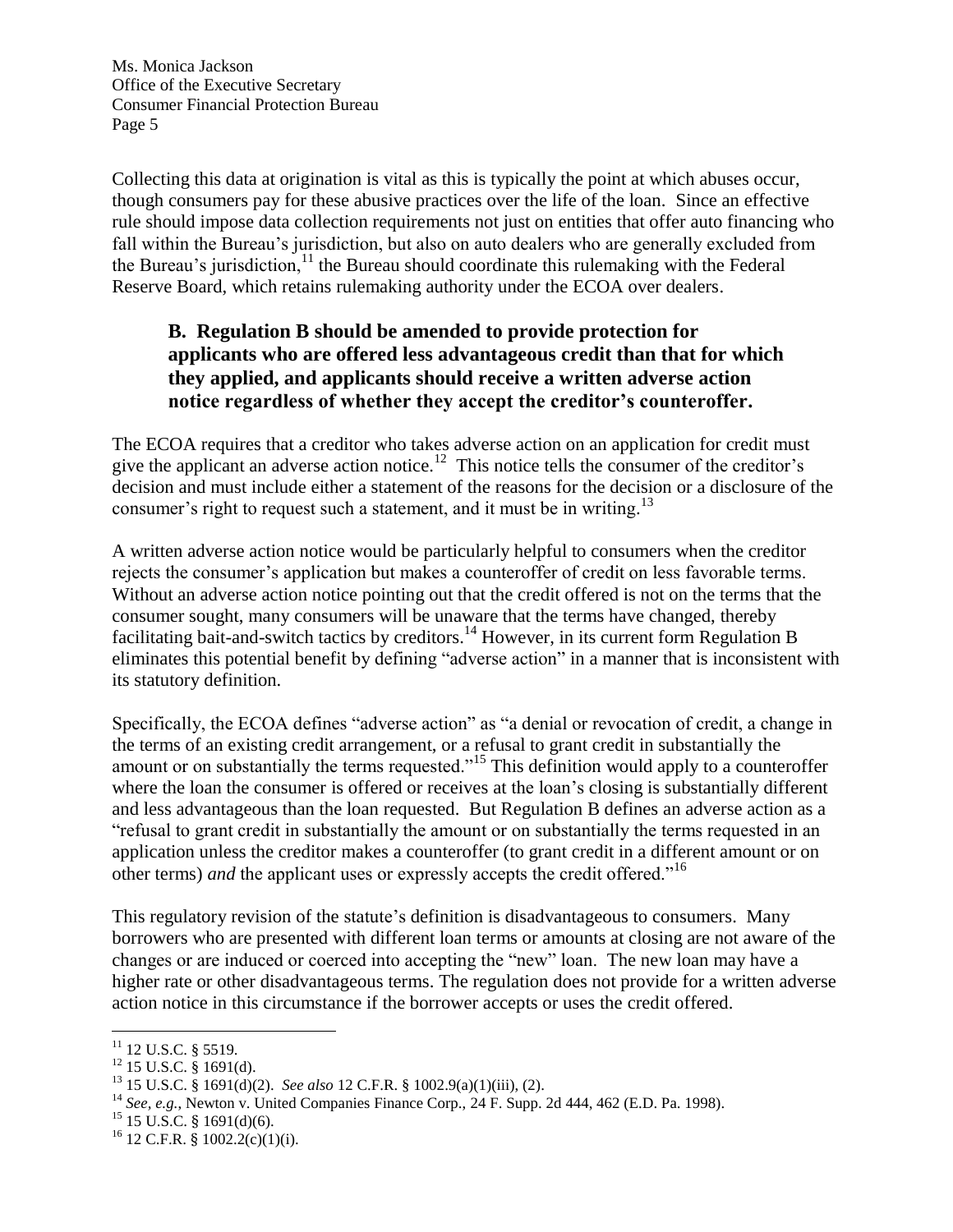Instead, courts have interpreted Regulation B to allow a creditor to give merely oral notice of a counteroffer.<sup>17</sup> The reasoning is that, while 12 C.F.R. § 1002.9(a)(1)(i) requires a creditor to notify the consumer of a counteroffer, § 1002.9(b)(2) requires only notice of an adverse action to be in writing. Since the regulation defines rejection of a consumer's application not to be an adverse action when accompanied by a counteroffer, these courts conclude that the notice of such an action may be oral.

By creating this loophole for rejections accompanied by counteroffers, Regulation B encourages bait-and-switch tactics. For example, borrowers can be presented with different loan terms shortly before the loan closes, without any other indication that the terms have changed, and when it may be difficult to find another lender. Moreover, this loophole creates substantial proof problems. Without a written notice requirement, lenders have claimed that they orally informed the borrower of a counteroffer. Unfortunately the only evidence that a counteroffer notice was not given is the borrower's testimony, which may or may not be accepted by the factfinder.

In some circumstances, this gap will be filled by the risk-based pricing notice required by the Fair Credit Reporting Act (FCRA), but only when the offer of less favorable credit terms is due to a credit report or score—not when it is based on the discriminatory factors that the ECOA is intended to address.<sup>18</sup>

The Bureau should amend Regulation B to clarify that an applicant should be sent a written adverse action notice when the creditor refuses to grant credit on substantially the same terms requested, regardless of whether it makes a counteroffer that the consumer accepts. This amendment would strengthen the regulatory protections for consumers in the credit marketplace. It would also clarify the regulation, leading to greater predictability for both consumers and creditors.

## **C. The definition of creditor should be expanded to require that persons who refer applicants to creditors are subject to ECOA recordkeeping requirements.**

The ECOA defines the term "creditor" broadly. It includes any person who regularly extends, renews, or continues credit, but also any person who regularly arranges for an extension, renewal, or continuation of credit, or any assignee of the original creditor who participates in the credit decision. <sup>19</sup> Regulation B, however, interprets this statutory definition narrowly. Under Regulation B, a person who refers applicants to creditors but does not participate in the credit decision is considered a "creditor" only for purposes of the ECOA's anti-discrimination provisions, but not its other requirements, including its record-keeping requirements.<sup>20</sup> For loan applicants, the regulation requires creditor to retain the application, related materials used to evaluate the application, and written notifications provided to the applicant for 25 months.<sup>21</sup>

 $\overline{a}$ 

 $17$  Diaz v. Virginia Housing Development Authority, 117 F. Supp. 2d 500 (E.D. Va. 2000).

<sup>18</sup> *See* 15 U.S.C. § 1681m(h).

<sup>19</sup> 15 U.S.C. § 1691a.

 $20$  12 C.F.R. § 1002.2(1).

 $21$  12 C.F.R. § 1002.12(b).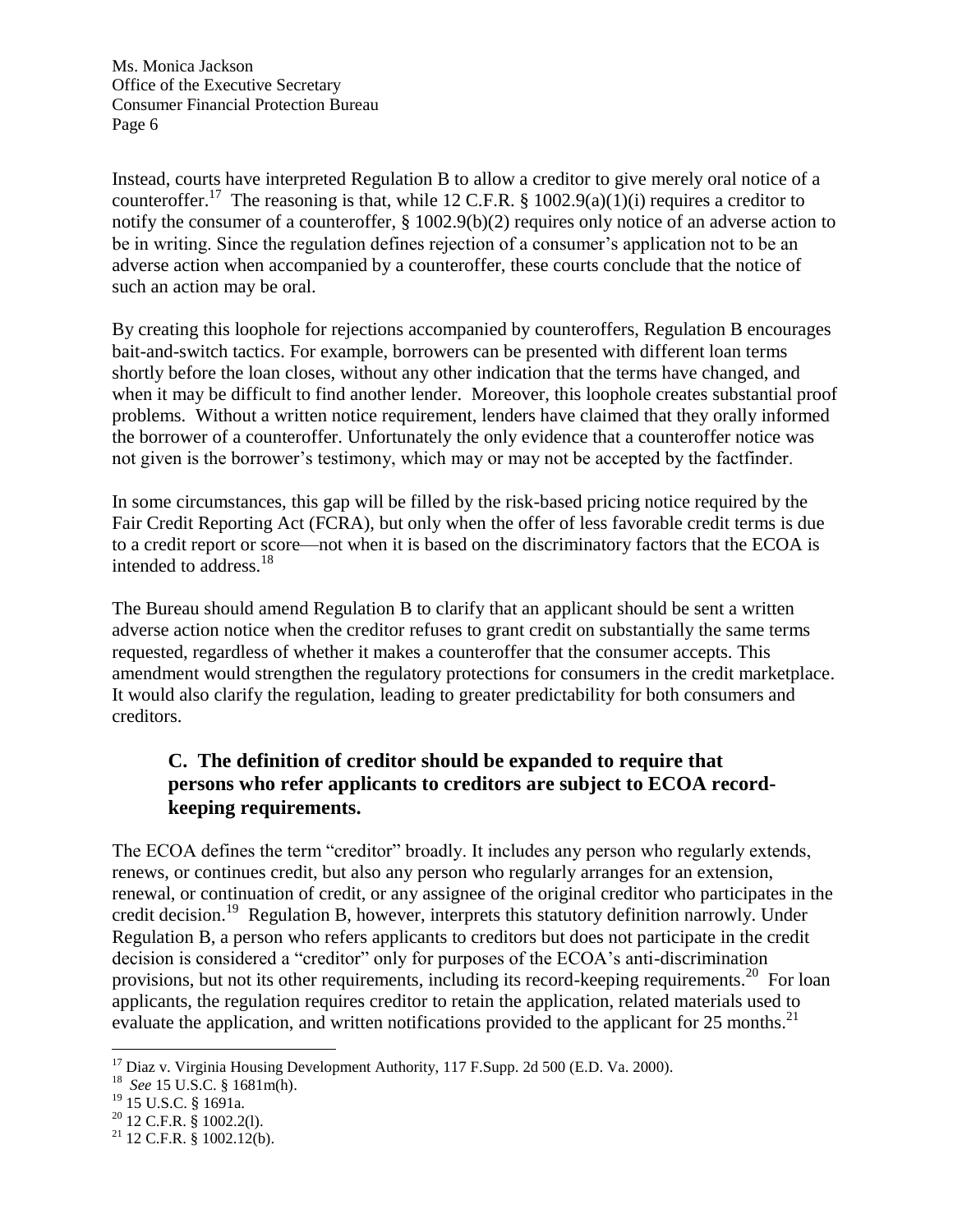Discrimination by loan brokers, automobile dealers, and others can prevent creditworthy consumers from receiving credit. The actions of brokers, dealers and similar entities fall along a continuum, with some being sufficiently involved in the credit decision to be considered creditors for all purposes. However, it is difficult to prove that a broker, for example, should be considered a creditor for all purposes without the availability of records (including application materials and notifications to the applicant).

Extending the recordkeeping requirement to arrangers of credit is essential to facilitate the central purpose of this Act, to avoid discrimination. As was well documented during the foreclosure crisis, mortgage loan brokers contributed mightily to the problem of equity skimming, predatory lending and other abuses. Loans originated by brokers, compared to loans originated directly by lenders, were more likely to default, contain high rates and fees and onerous terms. African Americans and Hispanics were particularly overcharged by brokers.<sup>22</sup> As front line agents working with consumers brokers are thoroughly familiar with lending policy and guidelines, and greatly influence whether credit will be granted. Even if the broker does not make the ultimate credit decision, the Bureau should consider and study further whether eliminating the recordkeeping exception for brokers will result in the collection of meaningful information that will combat discrimination. Documentation will aid in investigating and targeting the origins of discrimination to develop more effective solutions.

The definition of creditor should be expanded to require that persons who refer applicants to creditors are subject to ECOA record-keeping requirements. Since such a rule would likely impose record-keeping requirements on auto dealers, who are generally excluded from the Bureau's jurisdiction,  $^{23}$  the Bureau should coordinate this rulemaking with the Federal Reserve Board, which retains rulemaking authority under the ECOA over dealers.

## **Conclusion**

 $\overline{a}$ 

The proposed rule will strengthen compliance with the ECOA and HMDA and provide valuable information that will facilitate the enforcement of fair lending laws. Additional changes are needed to Regulation B, however, to protect vulnerable consumers from discriminatory credit practices. We encourage the Bureau to amend the regulation to enhance data collection efforts and add protections for consumers to further the ECOA's central mission of promoting the availability of credit on a non-discriminatory basis.

<sup>22</sup> *See, e.g.,* Howell E. Jackson & Laurie Burlingame, *Kickbacks or Compensation: The Case of Yield Spread Premiums*, 12 Stan. J.L. Bus. & Fin. 289, 350 (2007) (African Americans and Hispanics pay more, on average, in broker compensation than whites); Alan M. White, *Borrowing While Black: Applying Fair Lending Laws to Risk-Based Mortgage Pricing*, 60 S.C. L. Rev. 677, 691 (2009); Press Release, Office of the New York State Attorney General, *Countrywide Agrees to New Measures to Combat Racial and Ethnic Disparities in Mortgage Loan Pricing* (Dec. 5, 2006), available at www.ag.ny.gov (pricing disparities between whites and minorities highest for broker originated loans). *See also* Debbie Gruenstein, Bocian, Keith S. Ernst & Wei Li, *Ctr. for Responsible Lending, Unfair Lending: The Effect of Race and Ethnicity on the Price of Subprime Mortgages*, 21–23 (May 31, 2006), available at www.responsiblelending.org (discussing evidence and analysis that links pricing disparities with broker activity and incentives).

<sup>&</sup>lt;sup>23</sup> 12 U.S.C. § 5519.